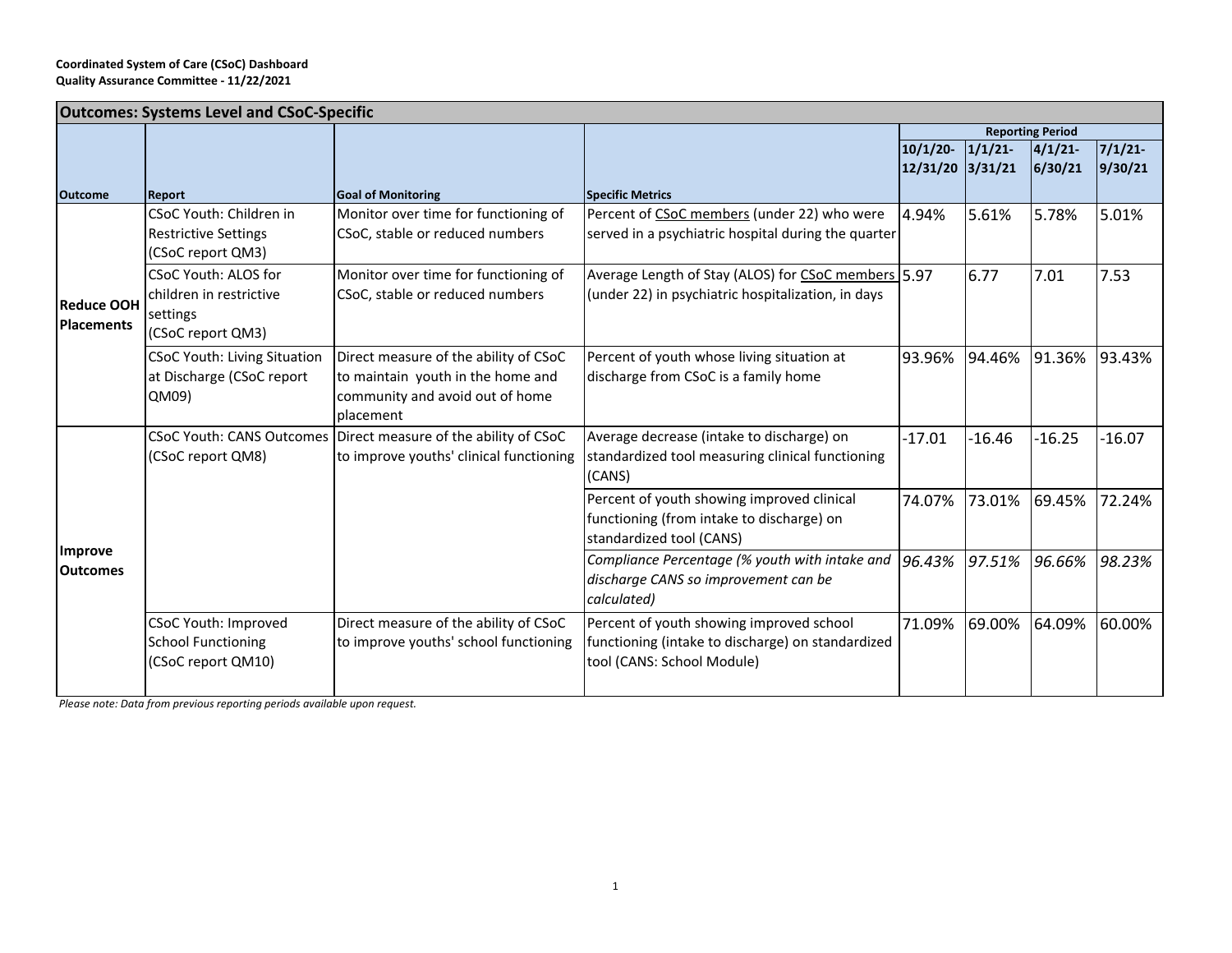## **Coordinated System of Care (CSoC) Dashboard Quality Assurance Committee - 11/22/2021**

| Process Indicator: Youth Receiving Services in their Homes and Communities |                                               |                                                                               |                                                      |                         |          |          |          |  |  |  |
|----------------------------------------------------------------------------|-----------------------------------------------|-------------------------------------------------------------------------------|------------------------------------------------------|-------------------------|----------|----------|----------|--|--|--|
|                                                                            |                                               |                                                                               |                                                      | <b>Reporting period</b> |          |          |          |  |  |  |
| <b>Process</b>                                                             |                                               |                                                                               |                                                      | 10/1/20                 | 1/1/21   | 4/1/21   | 7/1/21   |  |  |  |
| Indicator                                                                  | <b>Report</b>                                 | <b>Goal of Monitoring</b>                                                     | <b>Specific Metrics</b>                              | 12/31/20                | 3/31/21  | 6/30/21  | 9/30/21  |  |  |  |
| Increase<br><b>Utilization</b><br>of HCBS                                  | <b>CSoC Youth: Access to</b>                  | Ensure that Wraparound is<br>accessible and responsive to<br>immediate needs. | Percent of CSoC members for whom:                    | 91.45%                  | 91.65%   | 90.47%   | 97.49%   |  |  |  |
|                                                                            | Wraparound                                    |                                                                               | Timely referral standard was met                     |                         |          |          |          |  |  |  |
|                                                                            | (CSoC report QM12)                            |                                                                               | Timely first contact standard was met                | 95.81%                  | 97.75%   | 97.28%   | 96.35%   |  |  |  |
|                                                                            |                                               |                                                                               | Timely face-to-face contact was met                  | 75.14%                  | 78.00%   | 78.77%   | 74.45%   |  |  |  |
|                                                                            | <b>CSoC Youth: Enrollment</b>                 | Monitor number of youth in<br>CSoC and agency<br>involvement.                 | <b>Total number of CSoC Enrollees</b>                | 2,659                   | 2,650    | 2,655    | 2,498    |  |  |  |
|                                                                            | and Agency Involvement                        |                                                                               | Number of CSoC Enrollees involved with               | 245                     | 241      | 250      | 239      |  |  |  |
|                                                                            | (CSoC report QM6)                             |                                                                               | Juvenile Justice                                     | (9.21%)                 | (9.09%)  | (9.42%)  | (9.57%)  |  |  |  |
|                                                                            |                                               |                                                                               | Number of CSoC Enrollees involved with DCFS          | 305                     | 281      | 307      | 283      |  |  |  |
|                                                                            |                                               |                                                                               |                                                      | (11.47%)                | (10.60%) | (11.56%) | (11.33%) |  |  |  |
|                                                                            | CSoC Youth: Utilization of                    | Ensure Wraparound is                                                          | Percent of fully enrolled CSoC members with at 90.7% |                         | 91.9%    | 91.8%    | 90.2%    |  |  |  |
|                                                                            | Natural Supports                              | helping families build                                                        | least one natural/informal support person on         |                         |          |          |          |  |  |  |
|                                                                            | (CSoC report QM13)                            | sustainable teams with                                                        | their Plan of Care (POC)                             |                         |          |          |          |  |  |  |
|                                                                            | natural supports.                             |                                                                               |                                                      |                         |          |          |          |  |  |  |
|                                                                            | <b>CSoC Youth: Youth</b>                      | <b>Ensure that CSoC members</b>                                               | Percent of members receiving services in             |                         |          |          |          |  |  |  |
|                                                                            | receiving services in                         | are able to access the                                                        | sufficent amount, frequency, and duration.           |                         |          |          |          |  |  |  |
|                                                                            | sufficient amount,<br>frequency, and duration | services that their CFT<br>determined they need.                              | Month 1 of reporting period                          | 97.70%                  | 97.09%   | 97.50%   | 94.27%   |  |  |  |
|                                                                            |                                               |                                                                               | Month 2 of reporting period                          | 97.90%                  | 97.91%   | 94.03%   | 94.91%   |  |  |  |
|                                                                            | (CSoC report POC 6)                           |                                                                               | Month 3 of reporting period                          | 98.12%                  | 97.12%   | 94.15%   | 93.66%   |  |  |  |

*Please note: Data from previous reporting periods available upon request.*